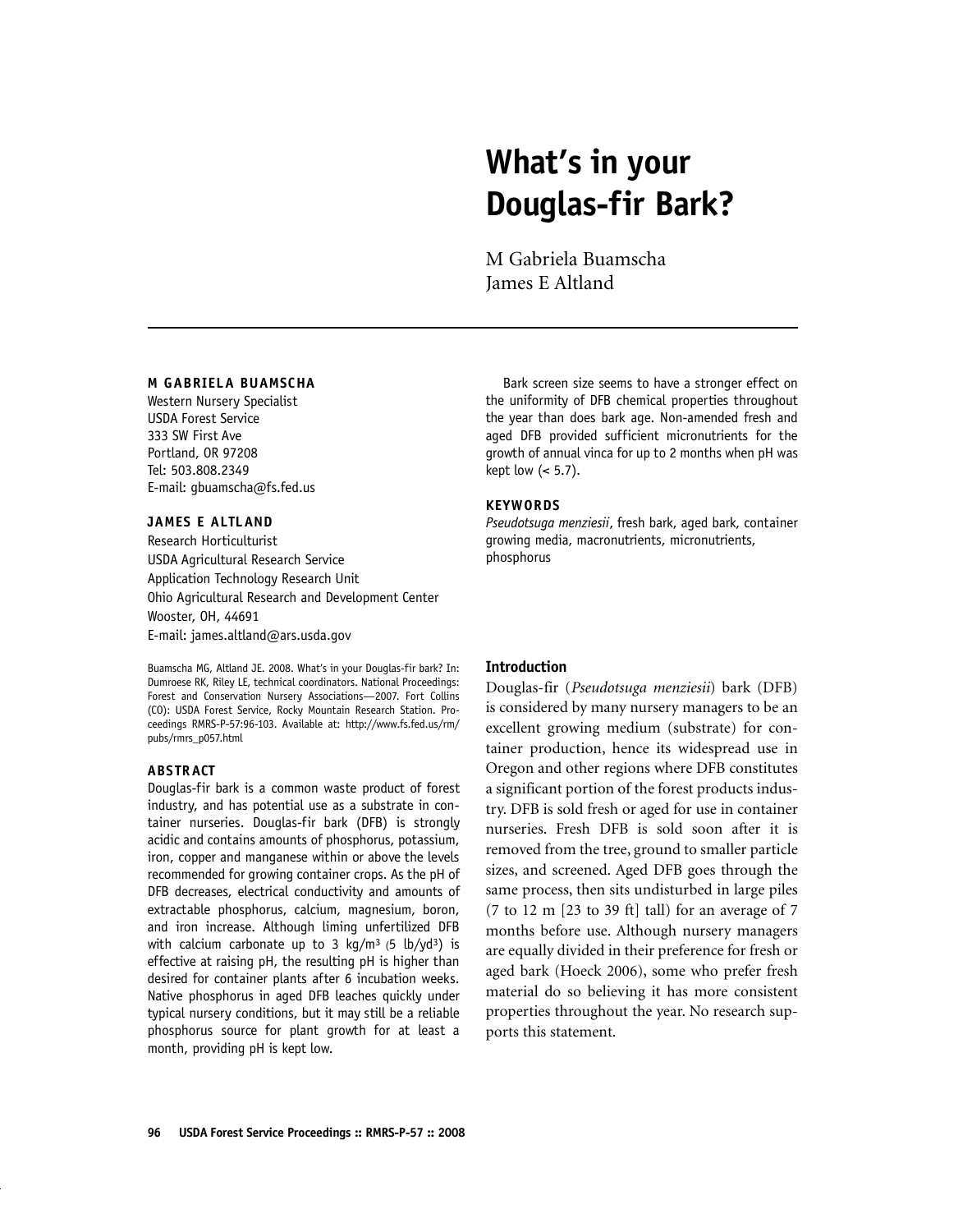Despite widespread use, little information is available on the chemical properties of either fresh or aged DFB as a growing medium for use in containers, whereas pine bark-based substrates commonly used in the southeastern US and sphagnum peat-based substrates have been more thoroughly studied. In general, the pH of pine bark is strongly acidic, ranging from 3.4 to 4.8 (Odgen and others 1987; Tucker 1995). The pH of sphagnum peat-based substrates can range between 3.5 and 5.5 (Williams and others 1988). Liming pine bark or peat with either calcitic  $(CaCO<sub>3</sub>)$  or dolomitic  $(CaCO<sub>3</sub> - MgCO<sub>3</sub>)$  lime is a common practice. The typical range of lime added to pine bark is 3.0 to 15.0 kg/m<sup>3</sup> (5 to 25  $lb/yd<sup>3</sup>$ , depending on the pH correction required (Prasad 1979; Nelson 1998). Williams and others (1988) showed that pH of sphagnum peat increased quadratically with increasing lime rates up to 7.0 kg/m<sup>3</sup> (11.6 lb/yd<sup>3</sup>).

Based on Warncke's (1998) water-extractable macronutrient standards for container crops, nonamended pine bark has low ammonium  $(NH_A-N)$  $(0.3$  ppm) and nitrate  $(NO<sub>3</sub>-N)$   $(0.7$  ppm) (Pokorny 1979), high phosphorus (P) (11 to 23 ppm) and potassium (K) (134 to 215 ppm) (Tucker 1995), and low calcium (Ca) (21 to 39 ppm) and magnesium (Mg) (7 ppm) (Starr and Wright 1984). In general, non-amended pine bark contains sufficient micronutrients for woody plant production (Niemiera 1992; Svenson and Witte 1992; Thomas and Latimer 1995; Rose and Wang 1999; Wright and others 1999).

Bollen (1969) showed that pH and nutrient content of DFB differs from other conifers, therefore research conducted on nursery use of pine bark cannot be extrapolated to DFB. Lacking information on DFB chemistry, we conducted a one-year survey of fresh and aged DFB from the 2 primary suppliers (bark sources) for Oregon nurseries; for practical purposes, we will present the 25% to 75% quartiles of the data collected for each chemical variable measured. We conducted experiments to discern: 1) the effect of liming on DFB pH; 2) how aging affects DFB chemistry;

and 3) how those changes affect growth of annual vinca (*Catharanthus roseus* 'Peppermint cooler'). We used vinca because it is responsive to variable micronutrient nutrition. Although the complete results are presented in detail in Buamscha and others (2007a,b) and Altland and Buamscha (2008), here we present a summary of our important findings that may be used as a starting point for managers of forest and conservation nurseries interested in trying DFB in their production system.

## **DFB pH and Liming**

Throughout the year, we found that pH of DFB was about 4.0 to 4.7 when fresh, and 3.5 to 4.5 after aging 7 months. These values were below the recommended range (5.0 to 6.0) for container crops (Yeager and others 2000), but similar to the range of pH reported for non-amended pine bark (Odgen and others 1987). This low pH is why most ornamental nurseries in Oregon amend DFB with lime. We conducted a separate study to understand the effect of liming DFB with increasing rates of calcitic lime  $(CaCO<sub>3</sub>)$  (Altland and Buamscha 2008). We found that, after 6 weeks, non-amended aged DFB had a pH of 5.7, whereas amending it with 0.6, 1.5, 3.0, and 4.5 kg  $CaCO<sub>3</sub>/m<sup>3</sup>$  (1.0, 2.5, 5.0, and 7.5 lb  $CaCO<sub>3</sub>/yd<sup>3</sup>$ ) raised pH to 6.1, 6.7, 7.0, and 7.1 respectively. Although some Oregon growers use rates up to  $20$  lb/yd<sup>3</sup> (personal observations), we found that pH did not increase appreciably above the 5 lb rate; pH was 7.2 when adding  $12\text{kg/m}^3$  (20  $lb/vd<sup>3</sup>$ . Our results agree to similar research conducted in peat (Williams and others 1988). Most ornamental species grow well in containers with pH between 5 and 6. Our work with DFB indicates that even low  $(1.5 \text{ kg/m}^3 \; [2.5 \text{ lb/yd}^3])$  rates of  $CaCO<sub>3</sub>$  after 6 weeks of production seem to raise pH values above the recommended range in the absence of other fertilizer additions. Growers may still wish to add lime, particularly if they use fertilizers with a strong acid reaction. Our results suggest that adding 3.0 to 4.5 kg  $CaCO<sub>3</sub>/m<sup>3</sup>$  (5.0) to 7.5 lb/yd<sup>3</sup>) would be sufficient for amending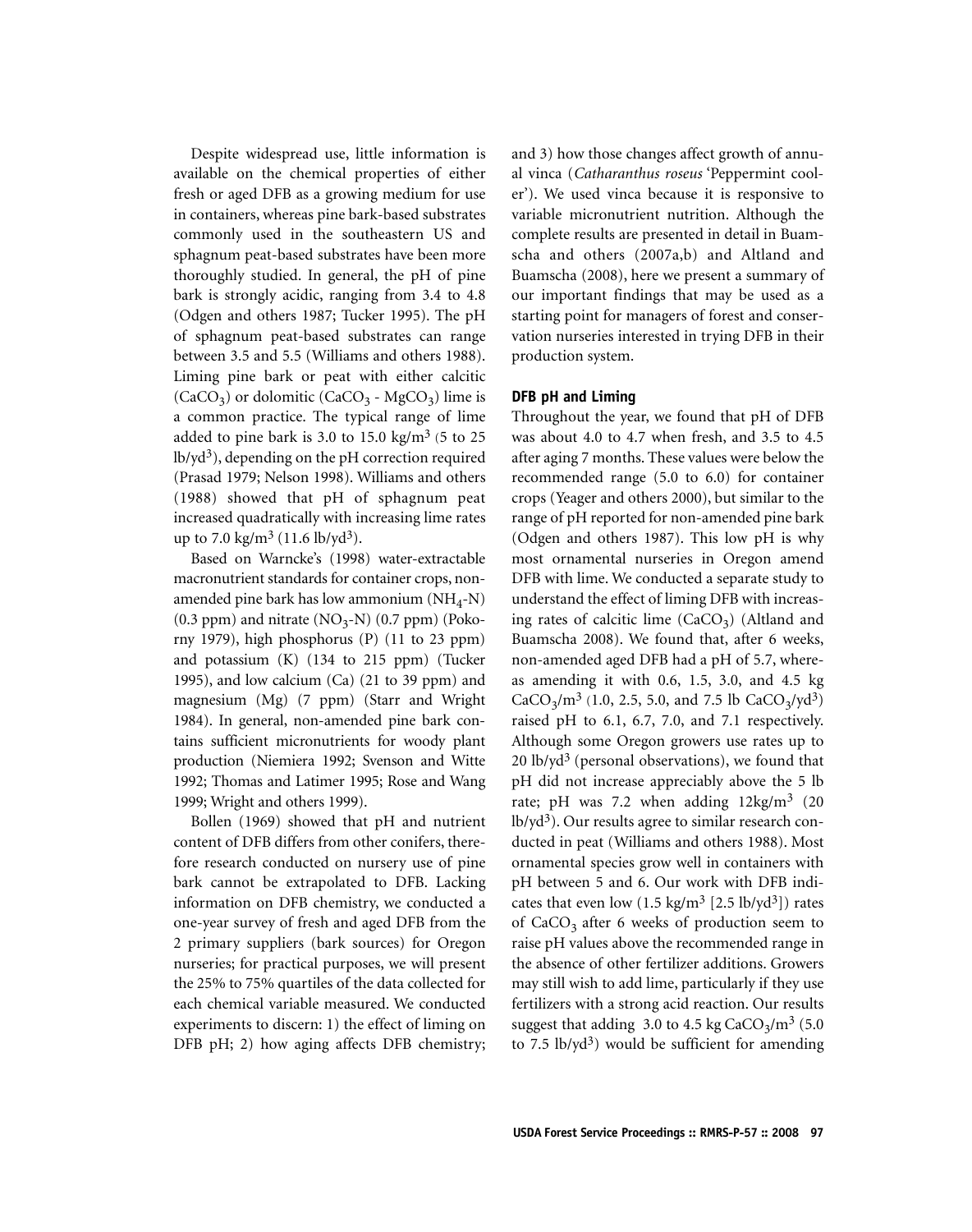DFB pH to near neutral, but the short duration of our study failed to provide much insight on the question of how the pH of container media changes over the course of an entire growing season in Oregon nurseries. More research is needed to quantify this aspect of DFB pH.

### **Macronutrients and Salts**

Throughout our one-year survey, we found that electrical conductivity (EC) and sodium (Na) levels were low (data not shown) in fresh and aged DFB. As expected,  $NH_4$ -N and  $NO_3$ -N levels were also consistently low and similar between bark ages (average 1.3 and 0.3 ppm, respectively), concurring with Bollen (1969) for DFB and Pokorny (1979) for pine bark. We found extractable P levels in fresh and aged DFB were several times higher than those recommended by Warncke (1998) and higher than a pine/hardwood bark amended with a P fertilizer (Rose and Wang 1999) (Table 1). Potassium levels in DFB were generally within Warncke's (1998) recommendation. Unlike  $NO<sub>3</sub>-N$  and P, K is not considered a pollutant or a cause of surface water eutrophication (Mengel

and Kirkby 2001), but these significant K levels should be considered when developing fertility programs. Further research should address the availability and fate of K in DFB substrates throughout a growing season.

For the secondary macronutrients Ca, Mg, and  $SO_4$  , we found that the values in fresh and aged DFB (Table 1) were below those suggested by Warncke (1998). Our low levels of native Ca and Mg were similar to those found by Yeager and others (1983) and Starr and Wright (1984) in pine bark. In addition, Ca and Mg salts dissolved in irrigation water can be a significant source of these nutrients for plant growth (Whitcomb 1984) and should be accounted for when designing fertility programs. The low native secondary macronutrients we found in DFB are probably not much of a concern because growers typically amend DFB bark with dolomitic lime and S fertilizers.

## **Micronutrients**

The extractable amount of the micronutrient iron (Fe) was adequate in fresh DFB and high in

**Table 1.** Parts per million (ppm) of macro- and micronutrients found in fresh and aged DFB and optimum amounts recommended by Warncke (1998) for container plants.

| <b>Nutrient</b> | Fresh          | Aged<br>ppm    | Recommended<br>(Warncke 1998) |
|-----------------|----------------|----------------|-------------------------------|
| P               | 8 to 17        | 12 to 35       | $3$ to $5$                    |
| К               | 64 to 131      | 40 to 157      | 60 to 149                     |
| Ca              | 12 to 28       | 8 to 64        | 80 to 199                     |
| Mg              | 5 to 14        | 3 to 34        | 30 to 69                      |
| $SO_4^-$        | 11 to 16       | 6 to 23        | 30 to 150                     |
| Fe              | 19 to 29       | 56 to 103      | 15 to 40                      |
| Cu              | $0.4$ to $0.5$ | $0.3$ to $0.4$ | $0$ to $0.4$                  |
| Mn              | 7 to 13        | 8 to 13        | 5 to 30                       |
| B               | 0.2 to 0.3     | $0.3$ to $0.6$ | 0.7 to 2.5                    |
|                 |                |                |                               |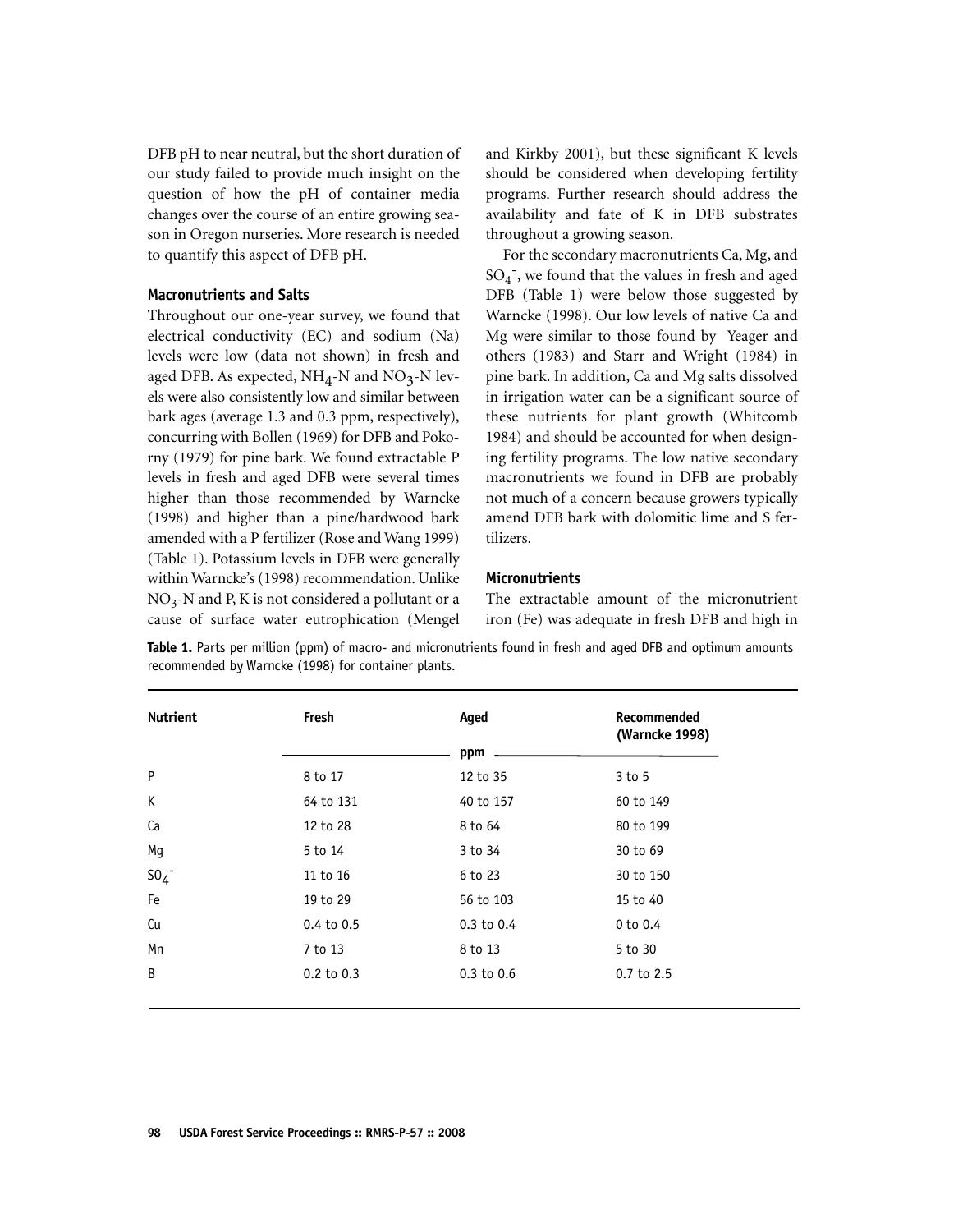aged DFB compared to recommendations (Warncke 1998); these values are much higher than the trace amounts found in pine bark (Pokorny 1979; Odgen 1982). Extractable copper (Cu) in our DFB was at the high end of recommendations (Warncke 1998) and higher than those reported for pine bark (Pokorny 1979; Odgen 1982). Extractable manganese (Mn) was at the low end, but within recommendations (Warncke 1998), and much higher than that reported for pine bark (Pokorny 1979; Odgen 1982). Extractable boron (B) was well below recommendations (Warncke 1998); pine bark levels have been reported as either lower (Pokorny 1979) or higher (Neal and Wagner 1983) than those measured in DFB.

Although both fresh and aged DFB contain significant amounts of micronutrients, 2 new questions arose: 1) whether these micronutrients are available for plant growth; and 2) whether DFB age has an effect on micronutrient availability. To answer these questions, we grew annual vinca in fresh or aged DFB amended with one of these 3 micronutrient sources: 1) a standard micronutrient fertilizer (Micromax®, The Scotts Company, Marysville, Ohio); 2) yard debris compost; and 3) a non-amended control (Buamscha and others 2007a). We repeated the experiment twice; both times all plants looked healthy and none developed growth or foliar color symptoms that could be related to micronutrient deficiency or toxicity.

The first experiment lasted 6 weeks and we detected no differences in growth (shoot dry weight) between fresh or aged DFB or among the 3 micronutrient sources (Figure 1). The second experiment lasted 8 weeks (Figure 2); plants in non-amended fresh DFB were smaller than plants growing in fresh DFB amended with Micromax® or compost. Nevertheless, micronutrient nutrition failed to explain these growth differences because: 1) compost and non-amended plants had similar foliar nutrient levels with the exception of B (data not presented); and 2) Micromax®-amended plants had higher Ca, Mg,

S, Mn, Cu, and zinc than non-amended plants. The same trend occurred in aged DFB and did not affect plant growth. In addition, plants growing in aged DFB tended to be larger than those in fresh bark. These growth differences could be attributable to higher foliar N in plants growing in aged compared to fresh bark (4.7% versus 3.2%, respectively). Differences in physical properties between fresh and aged bark might be another contributing factor in the differential plant growth between fresh and aged DFB; we documented a consistently higher water-holding capacity in aged compared to fresh DFB (Buamscha and others 2007b).

Based on our results, we cannot state which DFB age provided greater micronutrient nutrition, but it appears that both fresh and aged, nonamended DFB provided sufficient micronutrients for annual vinca grown for up to 8 weeks. Research in pine bark substrates has found similar results (Niemeira 1992; Svenson and Witte 1992; Rose and Wang 1999). We do not necessarily recommend that growers remove micronutrient amendments from their fertility programs, but rather we suggest that native micronutrients in DFB should be considered when developing a fertilizer management plan.

# **Effects of Aging**

Aged DFB, especially bark with larger particles sizes (2.2 cm  $[ \leq 0.87 \text{ in} ]$ ), tended to have a lower pH (3.5 to 4.1) than fresh DFB (4.1 to 4.4). These results are unlike those of Pokorny (1979) and Harrelson and others (2004) who found no effect of pine bark age on substrate pH, and Cobb and Keever (1984) who found a higher pH in aged compared to fresh pine bark. This again confirms that pine bark research cannot be directly extrapolated to DFB.

There is a relationship between DFB pH, age, and extractable nutrients; as pH decreases, EC and amounts of extractable P, Ca, Mg, B, and Fe increase. Not surprising, aged DFB, which had lower pH than fresh DFB, also had higher levels of each of these parameters. It may be that during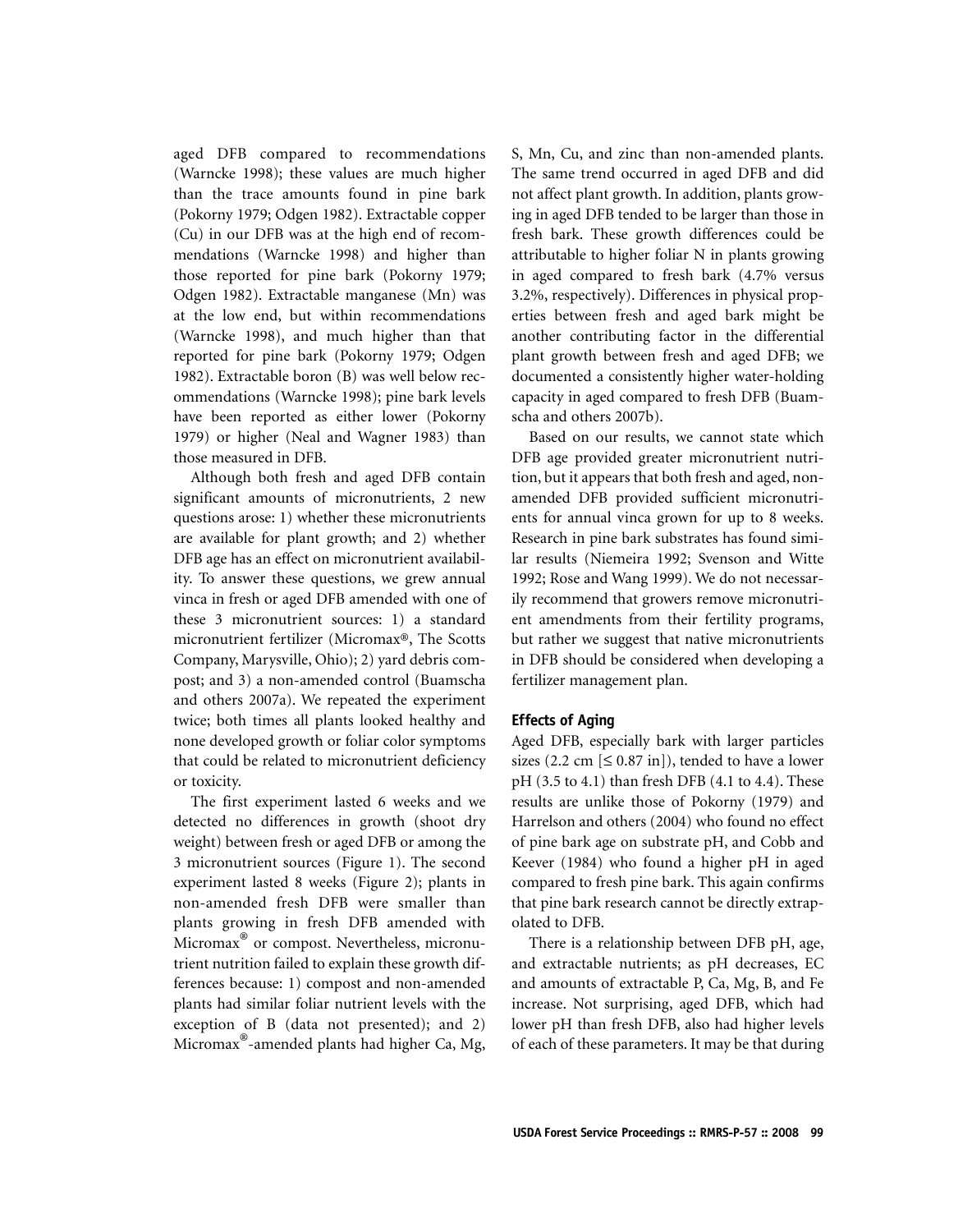

**Figure 1.** Annual vinca growth (shoot dry weight) resulting from 2 bark ages and 3 micronutrient sources at 6 weeks after planting (Experiment 1). No significant differences in growth between fresh and aged bark, or the 3 micronutrient sources.



**Figure 2.** Annual vinca growth (shoot dry weight) resulting from 2 bark ages and 3 micronutrient sources at 8 weeks after planting (Experiment 2). Means with different letters within a treatment are significantly different, separated by LSD test ( $\alpha$  = 0.05).

the aging process, bark particles break down, bacterial activity increases, and, as a consequence, nutrients and  $H^+$  ions are released. As the  $H^+$ concentration increases, pH decreases, and the availability of key plant macro- and micro-nutrients increases (Lucas and Davis 1961; Odgen and others 1987).

# **Douglas-fir Bark Consistency Through 1 Year**

In our work (Buamscha and others 2007b), we tested the growers' hypothesis that fresh DFB had more uniform chemical properties than aged DFB. We calculated coefficients of variation for each nutritional parameter measured in fresh and aged DFB to estimate data consistency over time. Our results indicated that bark age seemed to be less important in terms of consistency than the source from which it was collected. In general, we found nutritional parameters of the coarser bark source tended to have less variation than the finer source, and this was true for both fresh and aged DFB. Considering the primary difference in bark sources is the screening size  $(0.9 \text{ cm} \le 0.37 \text{ in})$  for fine; 2.2 cm $\left[ \right. \leq 0.87$  in  $\left[ \right.$  for coarse), this implies that chemical properties of DFB might be more uniform or consistent throughout the year in coarser bark grades.

## **Phosphorus Leaching from DFB Substrates**

Phosphorus leaching from DFB substrates may be of concern because high levels of P discharged from the nursery can lead to serious water quality issues, including surface water eutrophication. Unlike mineral soils, P in soilless container substrates leaches readily under standard nursery overhead irrigation practices (Marconi and Nelson 1984). Because we found high levels of P in fresh and aged DFB (Buamscha and others 2007b), we examined the fate of this native P during the course of a 24-week growing season and assessed the effect of pH on P availability and leaching from the containers. We monitored water-extractable P levels in 1-gal containers filled with fresh and aged DFB, amended with either 0 or 6 kg/m<sup>3</sup> (0 or 10 lb/yd<sup>3</sup>) dolomitic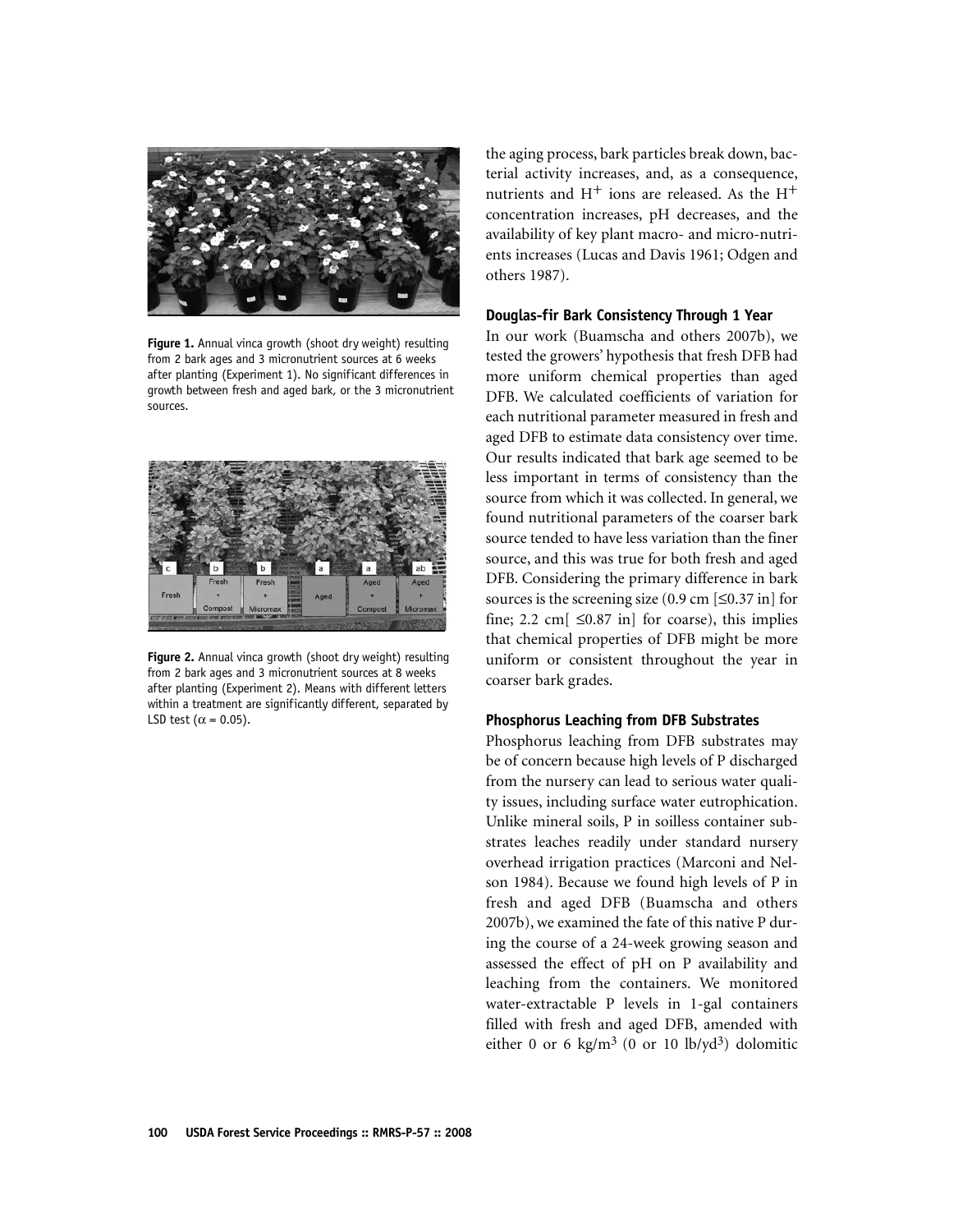lime, that were placed under typical nursery conditions with daily overhead irrigation. Adding lime increased fresh DFB pH from 4.0 to 7.5, whereas it increased aged DFB pH from 3.4 to 6.5, similar to results reported in Altland and Buamscha (2008).

Throughout the experiment and regardless of lime rate, we measured P levels in fresh DFB below 3 ppm; these seemed unusually low considering we detected 8 to 17 ppm P in fresh DFB (Buamscha and other 2007b). Further, we failed to see any relationship between fresh DFB pH and extractable P, perhaps because our P levels were so low. Overall, P in fresh DFB declined slowly over time, and was less than 2 ppm after 24 weeks.

Phosphorus in aged DFB was initially high (9 to 17 ppm). When amended with dolomitic lime, P was reduced by roughly 50% compared to the non-amended control. A similar relationship between increased substrate pH and reduced availability of P has been reported for a peat/pine bark substrate (Peterson 1980) and non-fertilized DFB (Altland and Buamscha 2008). After 7 weeks in a typical nursery environment, P was reduced 60% and 53% in non-amended and amended aged bark, respectively, from their original values. After 12 weeks, even non-amended aged bark had only 3 ppm P, which is close to the lower limit of what is recommended for container fertility by Warncke (1998).

After 18 weeks, P in fresh and aged DFB was less than 2 ppm, concurring with Yeager and Wright (1982) who, after amending pine bark with superphosphate fertilizer, measured a decline in water extractable P from 248 ppm to less than 10 ppm (96% reduction) in only 5 weeks. This is not too surprising as Marconi and Nelson (1984) reported P leaches readily from container substrates under typical nursery irrigation management.

Although aged DFB contains relatively high levels of water-extractable P at the onset of the growth cycle, irrigation rates and leaching events typical of container nurseries reduce those levels below that necessary to sustain plant growth. Lime additions appear to contribute to reducing P availability in aged DFB. Based on this work, it appears that aged DFB without a lime amendment has sufficient P to support plant growth for a month, suggesting that the industry-wide practice of incorporating high levels of water-soluble P as a "starter" fertilizer may not be necessary, assuming lime rates and substrate pH are kept low. Further research should be conducted to increase P retention in DFB substrates to maximize plant nutrient use efficiency and minimize environmental impact from P in nursery water runoff. Amending container substrates with clay minerals may have a promising future; Owen (2006) reported increased water buffering capacity, buffer substrate solution pH, and P retention when amending pine bark with a clay mineral.

# **Summary**

Douglas-fir bark appears to be a reliable container substrate with fairly consistent chemical properties throughout the year. DFB is strongly acidic. Without additional fertilizer, increasing lime rates above 3 kg  $CaCO<sub>3</sub>/m<sup>3</sup>$  (5 lb/yd<sup>3</sup>)in DFB does not translate into appreciably increasing pH values during the first 6 weeks of the growing season. DFB contains significant amounts of plant nutrients, in particular P, K, Fe, Cu, and Mg. As DFB ages, pH tends to decrease and EC and extract-ability of P, Ca, Mg, B, and Fe increases. Coarser DFB has more uniform chemical properties over the course of a year than the finer source. Our results do not support the belief of some growers bark consistency is a factor of bark age throughout the year. When fresh and aged DFB pH is kept low  $( $5.7$ ), micronutrient nutri$ tion was adequate for annual vinca for up to 2 months, indicating that growers should consider native micronutrients when developing fertilizer management plans.

Native P leaches quickly from DFB substrates under typical overhead irrigation regimes. Nevertheless, native P in aged DFB bark may be a reliable source of P for plant growth for at least a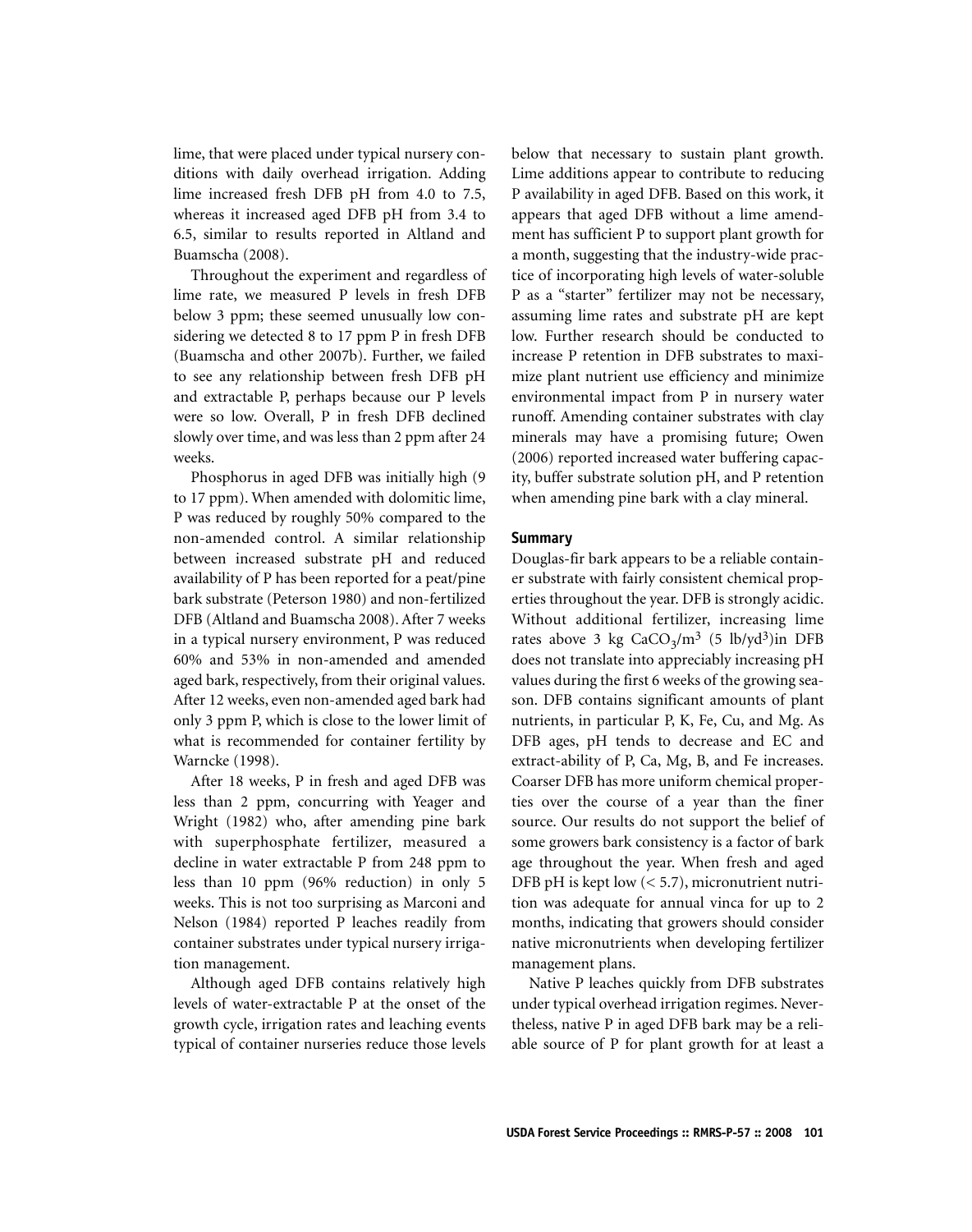month, providing substrate pH is kept low. Under these conditions, growers should re-evaluate the practice of incorporating high levels of water-soluble P as a "starter" fertilizer. Although the average DFB screen size offered by Oregon bark companies (approximately 1.6 cm [0.62 in]) is too large for the small volume cells used in forest nurseries for reforestation, this product may have utility for conservation and native plants grown in larger volume containers. Moreover, bark companies could grind and sieve DFB to smaller screen sizes that would fit containers typical of reforestation stock.

#### **Acknowledgments**

Special thanks to the Oregon Association of Nurseries for funding this research, and to Gilda Medina, Walter Briones, Peng Yong, Vyacheslav Dobryk, and Magdalena Zazirska for skillful technical assistance.

#### **References**

- Altland JE, Buamscha MG. 2008. Nutrient availability from Douglas fir bark in response to substrate pH. HortScience 43:478-483.
- Bollen WB. 1969. Properties of tree barks in relation to their agricultural utilization. Portland (OR): USDA Forest Service, Pacific Northwest Research Station. Research Paper PNW 77. 36 p.
- Buamscha MG, Altland JE, Sullivan DM, Horneck DA. 2007a. Micronutrient availability in fresh and aged Douglas fir bark. HortScience 42:152-156.
- Buamscha MG, Altland JE, Sullivan DM, Horneck DA, Cassidy J. 2007b. Chemical and physical properties of Douglas fir bark relevant to the production of container plants. HortScience 42:1281-1286.
- Bunt AC. 1988. Media and mixes for container-grown plants. London (UK): Unwin Hyman.
- Cobb GS, Keever GJ. 1984. Effects of supplemental N on plant growth in fresh and aged pine bark. HortScience 19:127- 129.
- Harrelson T, Warren SL, Bilderback T. 2004. How do you manage aged versus fresh pine bark? In: Southern Nursery Association Research Conference Proceedings. Atlanta (GA): Southern Nursery Association. 49:63-66.
- Hoeck J. 2006. Personal communication. Eugene (OR): Rexius Bark.
- Lucas RE, Davis JF. 1961. Relationships between pH values of organic soils and availabilities of 12 plant nutrients. Soil Science 92:177-182.
- Marconi DJ, Nelson PV. 1984. Leaching of applied phosphorus in container media. Scientia Horticulturae 22:275-285.
- Mengel K, Kirkby EA. 2001. Principles of plant nutrition. 5th ed. Dordrecht (The Netherlands): Kluwer Academic Publishing.
- Neal JC, Wagner DF. 1983. Physical and chemical properties of coal cinders as a container media component. HortScience 18:693-695.
- Nelson PV. 1998. Greenhouse operation and management. Upper Saddle River (NJ): Prentice-Hall, Incorporated. 637 p.
- Niemiera AX. 1992. Micronutrient supply from pine bark and micronutrient fertilizers. HortScience 27: 272.
- Odgen RJ. 1982. Reaction of plant nutrients in a pine bark medium [MS thesis]. Athens (GA): University of Georgia.
- Odgen RJ, Pokorny FA, Mills HA, Dunavent MG. 1987. Elemental status of pine bark-based potting media. Horticultural Review 9:103-131.
- Owen JS Jr. 2006. Clay amended soilless substrates: Increasing water and nutrient efficiency in containerized crop production [PhD dissertation]. Raleigh (NC): North Carolina State University.
- Peterson JC. 1980. Effects of pH upon nutrient availability in a commercial soilless root 394 medium utilized for floral crop production. Wooster (OH): Ohio Agricultural Research and Development Center. Circular 268:16-19.
- Pokorny FA. 1979. Pine bark container media an overview. Proceedings of the International Plant Propagators Society 29:484-495.
- Prasad M. 1979. Evaluation of pine bark as a growing medium for ornamental crops. In: Development and use of soil-less media for horticulture. Levin (New Zealand): Horticulture Research Center. p 13-1 to 13-16.
- Rose MA, Wang H. 1999. Comparison of micronutrient sources for container rhododendron. HortTechnology 9:220-224.
- Starr KD, Wright RD. 1984. Calcium and magnesium requirements for *Ilex crenata* 'Helleri'. Journal of the American Society of Horticulture Science 109:857-860.